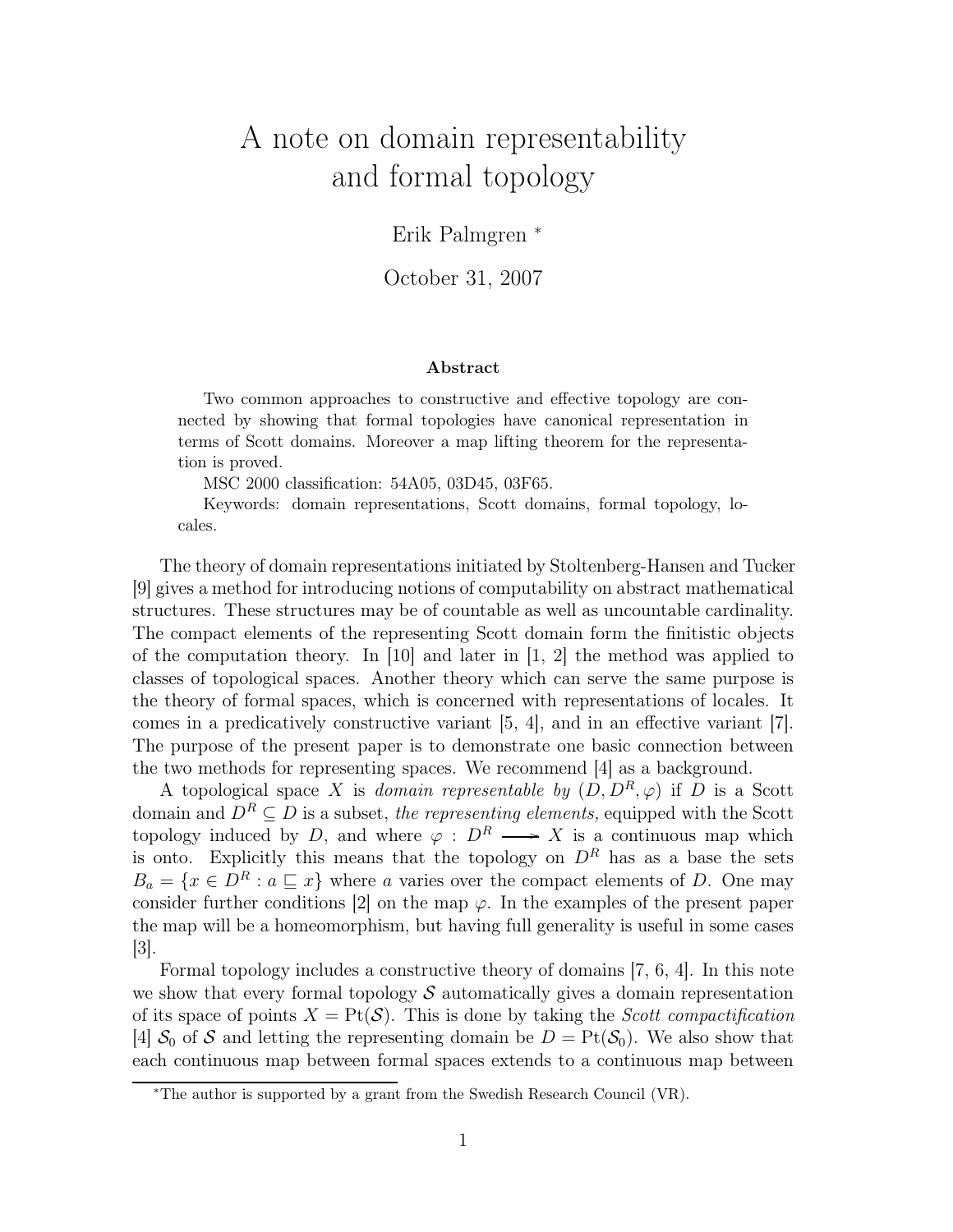their domain representations. An interesting feature of the extended function is that it can be applied not only to partial elements but also to non-constructive elements. The latter is in general not possible for the original function in a constructive setting.

### 1 Formal topology

We use standard definitions for formal topology on pre-ordered neighbourhoods; see [4, Def. 2.1]. For such a topology X we indicate components as  $\mathcal{X} = (X, \leq_{\mathcal{X}}, \leq_{\mathcal{X}})$ , where X is the set of basic neighbourhoods ordered by  $\leq_{\mathcal{X}}$ , and where  $\lhd_{\mathcal{X}}$  is the cover relation.

The points of a formal topology X form a class  $Pt(X)$ . For  $a \in X$  let  $ext(a) =$  $ext_{\mathcal{X}}(a)$  denote the subclass of points  $\alpha$  in X where  $a \in \alpha$ . For a subset  $U \subseteq X$ , let  $ext_{\mathcal{X}}(U)$  denote the union of all the subclasses  $ext_{\mathcal{X}}(a)$  where  $a \in U$ . The point topology on Pt(X) is the topology  $\tau_X$  which has  $ext{ext}_{\mathcal{X}}(a)$  for a base.

## 2 Domain representability

By ordering the points of a formal topology by inclusion we can obtain some familiar DCPOs and domains. A subset S of a pre-order  $(X, \sqsubseteq)$  is *directed* in case it is inhabited and for any  $a, b \in S$ , there is  $c \in S$  with  $a \sqsubseteq c$  and  $b \sqsubseteq c$ .

**Theorem 2.1** If X is a formal topology, then  $(Pt(X), \subseteq)$  is a directed complete partial order.

**Proof.** Let  $\alpha_i$  be a directed family of points indexed by the set I. Then  $\cup_{i\in I}\alpha_i$  is a point, which is the supremum of the family.  $\Box$ 

For many spaces  $\mathcal X$  the inclusion relation between points is trivial since all points are maximal. This is, for example, the case for regular formal topologies. However, for a big class of  $T_0$ -spaces it has an interesting structure. A formal topology  $\mathcal{X} =$  $(X, \leq_{\mathcal{X}}, \leq_{\mathcal{X}})$  is unary if

$$
a \triangleleft_{\mathcal{X}} U \Longrightarrow (\exists b \in U) \, a \leq_{\mathcal{X}} b.
$$

In such a topology  $a \uparrow = \{b \in X : a \leq_{\mathcal{X}} b\}$  is a point, for any  $a \in X$ . This is usually a non-maximal point.

We need a notion of semi-lattice adapted to pre-orders. A pre-order  $(X, \leq)$  is a lower semi-lattice pre-order (LSP) if it has a largest element ⊤ and an operation  $\wedge : X \times X \longrightarrow X$  so that

- (a)  $x \wedge y \leq x$  and  $x \wedge y \leq y$ ,
- (b)  $z \leq x$  and  $z \leq y$  implies  $z \leq x \wedge y$ .

A weaker notion is the following. A pre-order  $(X, \leq)$  is a *consistently complete lower* semi-lattice pre-order (CLSP) if it has a largest element ⊤ and for any consistent pair  $x, y \in X$ , i.e. which has a lower bound  $t \leq x$  and  $t \leq y$ , there is an element  $x \wedge y$  satisfying (a) and (b) above.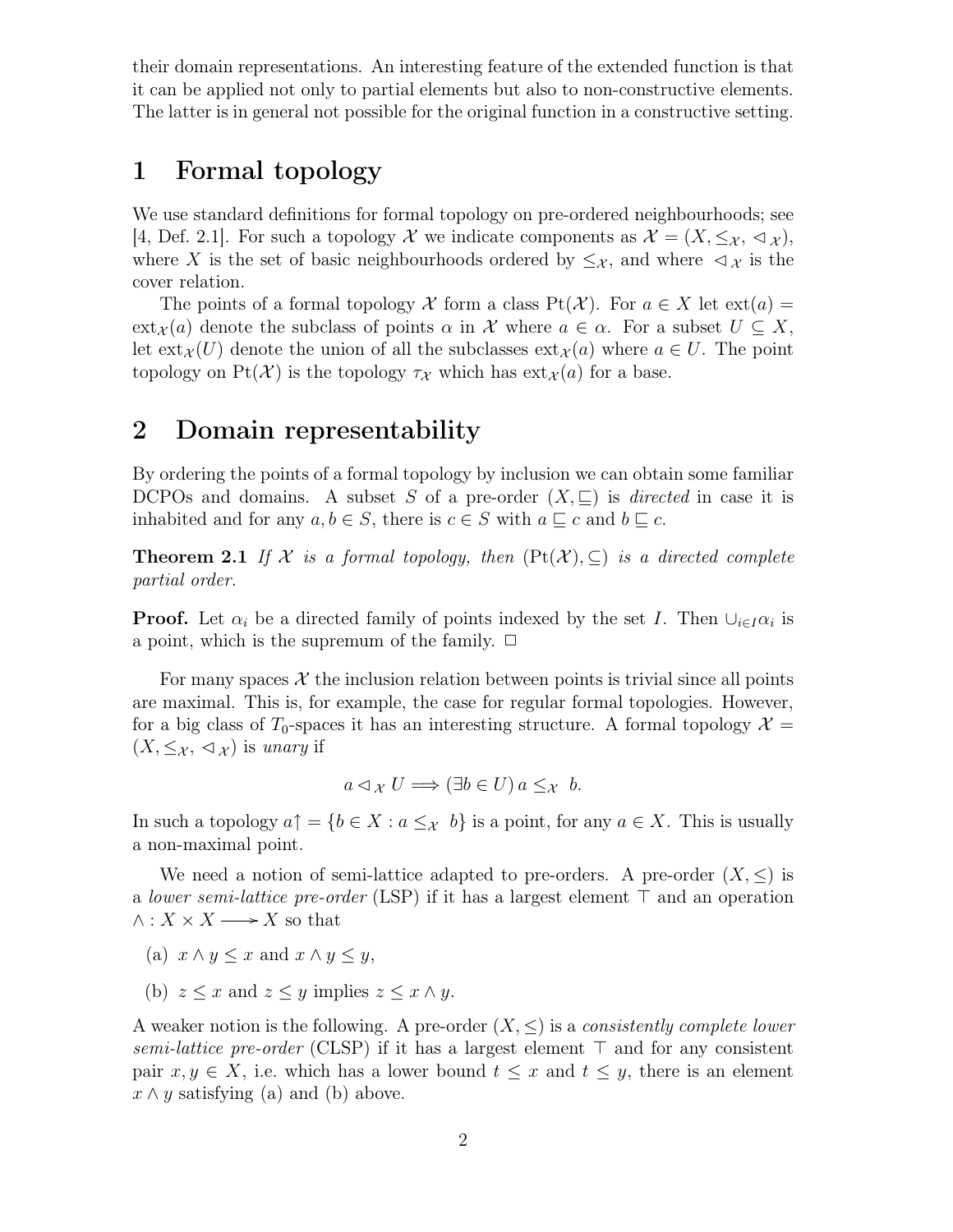**Theorem 2.2 ([7, 6])** If X is a unary formal topology, where  $(X, \leq_X)$  is a CLSP, then  $D = (\text{Pt}(\mathcal{X}), \subseteq)$  is a Scott domain.

We define the Scott compactification  $\mathcal{X}_0$  of  $\mathcal{X}$ : For a formal topology  $\mathcal{X}$  define  $\leq_{X_0}$  by

$$
a \leq_{\mathcal{X}_0} b \iff a \lhd_{\mathcal{X}} \{b\}
$$

and define  $\langle \mathcal{A}_{\alpha} \rangle$  by

$$
a \triangleleft_{\mathcal{X}_0} U \Longleftrightarrow (\exists b \in U) a \leq_{\mathcal{X}_0} b.
$$

Let  $\mathcal{X}_0 = (X, \leq_{\mathcal{X}_0}, \leq_{\mathcal{X}_0})$ . We have the following basic result relating a topology and its Scott compactification.

**Theorem 2.3** If X is a formal topology, such that  $(X, \leq_{X_0})$  is a CLSP, then

- (a)  $\mathcal{X}_0$  is a unary formal topology,
- (b)  $Pt(\mathcal{X}) \subseteq Pt(\mathcal{X}_0)$ ,
- (c)  $\mathrm{Pt}(\mathcal{X}) \cap \mathrm{ext}_{\mathcal{X}_0}(U) = \mathrm{ext}_{\mathcal{X}}(U).$

**Proof.** (a) It is easily verified that  $\langle \mathcal{X}_0 \rangle$  is a covering relation. The unary property of covers follows by definition.

(b) Suppose that  $\alpha$  is a point in X. Then  $\alpha$  is inhabited. If  $a, b \in \alpha$ , then there is  $c \in \alpha$  with  $c \leq_{\mathcal{X}} a$  and  $c \leq_{\mathcal{X}} a$ . We have  $c \leq_{\mathcal{X}_0} a$ ,  $c \leq_{\mathcal{X}_0} b$ , since  $\leq_{\mathcal{X}_0}$  is an extension of  $\leq_{\mathcal{X}}$ . Suppose now that  $a \leq_{\mathcal{X}_0} U$  and  $a \in \alpha$ . Since  $\mathcal{X}_0$  is unary, there is some  $b \in U$  with  $a \leq_{\mathcal{X}_0} b$ . Hence  $a \triangleleft_{\mathcal{X}} \{b\}$ , and because  $\alpha$  is a point in  $\mathcal{X}$ , we have  $b \in \alpha$ . We have shown that  $\alpha$  is a point in  $\mathcal{X}_0$ .

 $(c, \subseteq)$ : For  $\alpha \in Pt(X)$  we have by (b) that:  $\alpha \in ext_{\mathcal{X}}(a)$  iff  $\alpha \in ext_{\mathcal{X}}(a)$ .  $\Box$ 

We can now state the first main observation as an easy corollary.

**Corollary 2.4** For any formal topology X its space  $X = Pt(X)$  is represented by the domain  $D = Pt(X_0)$  with representing elements  $D^R = Pt(X)$  and representation map  $\varphi$  being the identity. This is called the canonical domain representation of X.

**Proof.** From Theorem 2.2 and 2.3 it follows that the domain  $D = (\text{Pt}(\mathcal{X}_0), \subset)$ represents the space  $\mathbb{X} = (\text{Pt}(\mathcal{X}), \tau_{\mathcal{X}})$ , where  $D^R = \text{Pt}(\mathcal{X})$  and  $\varphi : D^R \longrightarrow \mathbb{X}$  is the identity map. The topology on  $D^R$  is the relative topology induced by the topology of Pt( $\mathcal{X}_0$ ). Thus it has base sets of the form  $Pt(\mathcal{X}) \cap ext_{\mathcal{X}_0}(a)$ . By Theorem 2.3(c) these are just the sets  $ext_{\mathcal{X}}(a)$ . Hence  $D^R$  and X have the same topology, so  $\varphi$  is a homeomorphism and in particular an onto quotient map.  $\Box$ 

We remark that in [8] representations of locally compact spaces by domains and by formal topologies were considered simultaneously, and that the Corollary is implicit in their paper.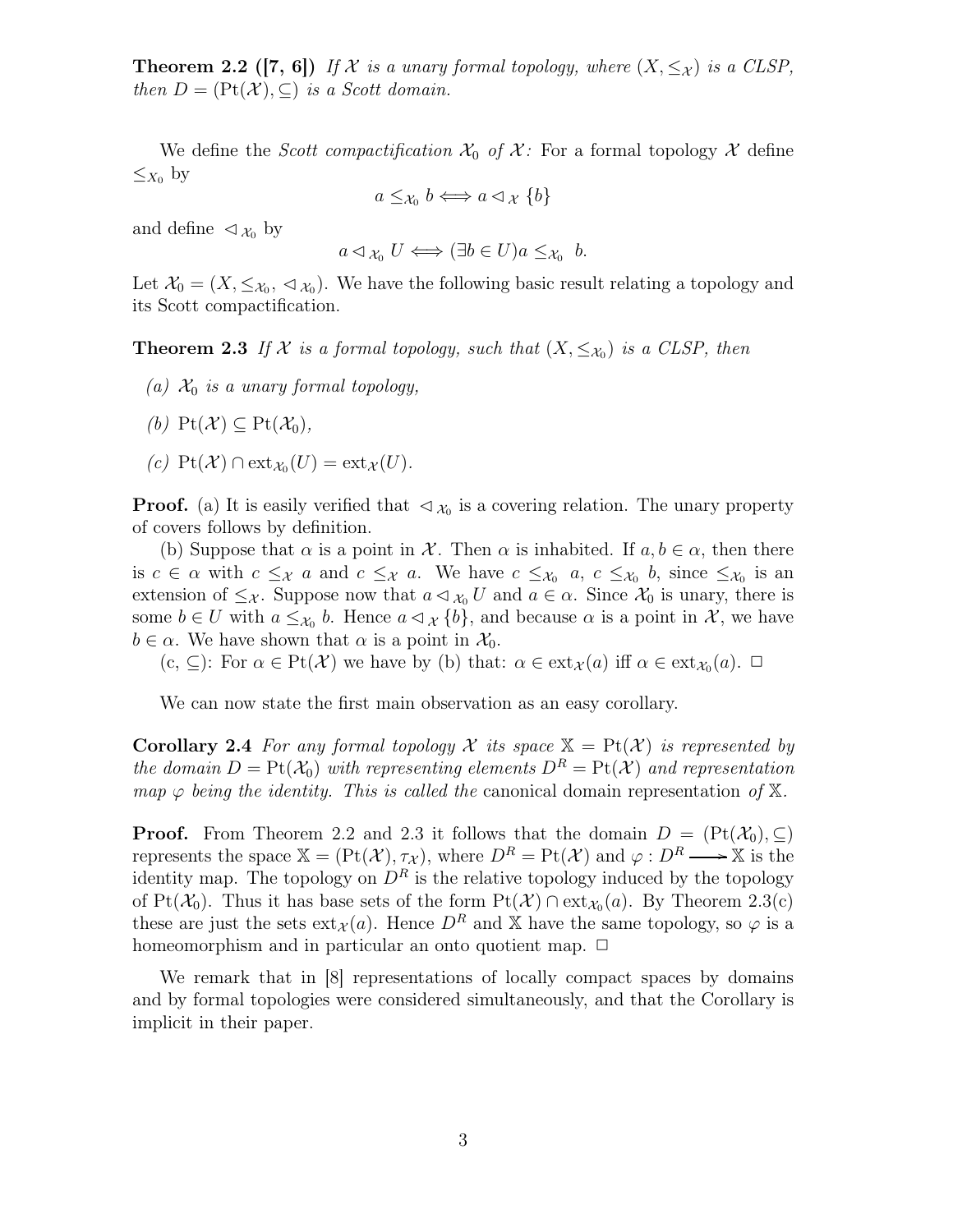# 3 Lifting of continuous mappings

Suppose that  $(D, D^R, \varphi)$  and  $(E, E^R, \psi)$  are domain representations of X and Y, respectively. An important problem for domain representations is whether it is possible to extend, or lift, a continuous function  $X \longrightarrow Y$  to a continuous function  $D \longrightarrow E$ . By this we mean more precisely the following. Is it possible to associate to each continuous function  $f : X \longrightarrow Y$ , a continuous function  $\bar{f} : D \longrightarrow E$ such that  $\bar{f}[D^R] \subseteq E^R$  and  $\bar{f} \circ \varphi = \psi \circ \bar{f}$ ? Such a lifting is possible under certain conditions on the representations of  $X$  and  $Y$ ; see [2].

Here we show that the lifting result (Theorem 3.3) is almost automatic for continuous maps between formal spaces and their canonical representations. We recall the notion of a continuous map. Consider formal topologies  $S = (S, \leq, \leq)$  and  $\mathcal{T} = (T, \leq', \preceq')$ . A relation  $F \subseteq S \times T$  is a continuous mapping  $S \longrightarrow T$  if

$$
(A1) a F b, b \triangleleft V \Longrightarrow a \triangleleft F^{-1} V,
$$

- (A2)  $a \triangleleft U$ ,  $x F b$  for all  $x \in U \Longrightarrow a F b$ ,
- (A3)  $S \lhd F^{-1}T$ ,

$$
(A4) a F b, a F c \Longrightarrow a \triangleleft F^{-1}(b_{\le'} \cap c_{\le'}).
$$

Here  $F^{-1}Z = \{x \in S : (\exists y \in Z) \, x \, F \, y\}$  and  $z_{\leq'}$  is  $\{x \in T : x \leq' z\}.$ 

Each continuous mapping F induces a point function  $f = \text{Pt}(F) : \text{Pt}(\mathcal{S}) \longrightarrow$  $Pt(T)$  given by

$$
f(\alpha) = \{ b \in T : (\exists a \in \alpha) \ a \ F \ b \}.
$$

It satisfies:  $a F b \Rightarrow f[\text{ext}(a)] \subseteq \text{ext}(b)$ .

Note that if both  $S$  and  $T$  are unary then the axioms for a continuous mapping simplify to

- (I1)  $c \leq a, a \in b, b \leq' d \Longrightarrow c \in d$ ,
- (I2)  $(\forall a \in S)(\exists b \in T) a F b$
- (I3)  $a F b, a F c \Longrightarrow (\exists d \leq' b, c) a F d.$

**Proposition 3.1** Let  $F : S \longrightarrow T$  be a continuous map between arbitrary formal topologies. Then the point function  $f = \text{Pt}(F) : \text{Pt}(\mathcal{S}) \longrightarrow \text{Pt}(\mathcal{T})$  preserves directed suprema, i.e.

$$
f(\cup_{i \in I} \alpha_i) = \cup_{i \in I} f(\alpha_i)
$$

for directed sets  $\alpha_i$  ( $i \in I$ ) of points.

We prove two lifting theorems. First we note that  $H : S \longrightarrow S_0$  defined by

$$
a H b \Longleftrightarrow a \triangleleft_{\mathcal{S}} \{b\}.
$$

is a continuous map whose point function is the identity embedding. That is  $P(f(H)(\alpha) = \alpha$  for all  $\alpha \in P(f,\mathcal{S})$ . The theorems will pertain to a large class of formal topologies. Define a formal topology  $S = (S, \leq, \leq)$  to be an LSP formal *topology*, if  $(S, \leq)$  is a LSP pre-order.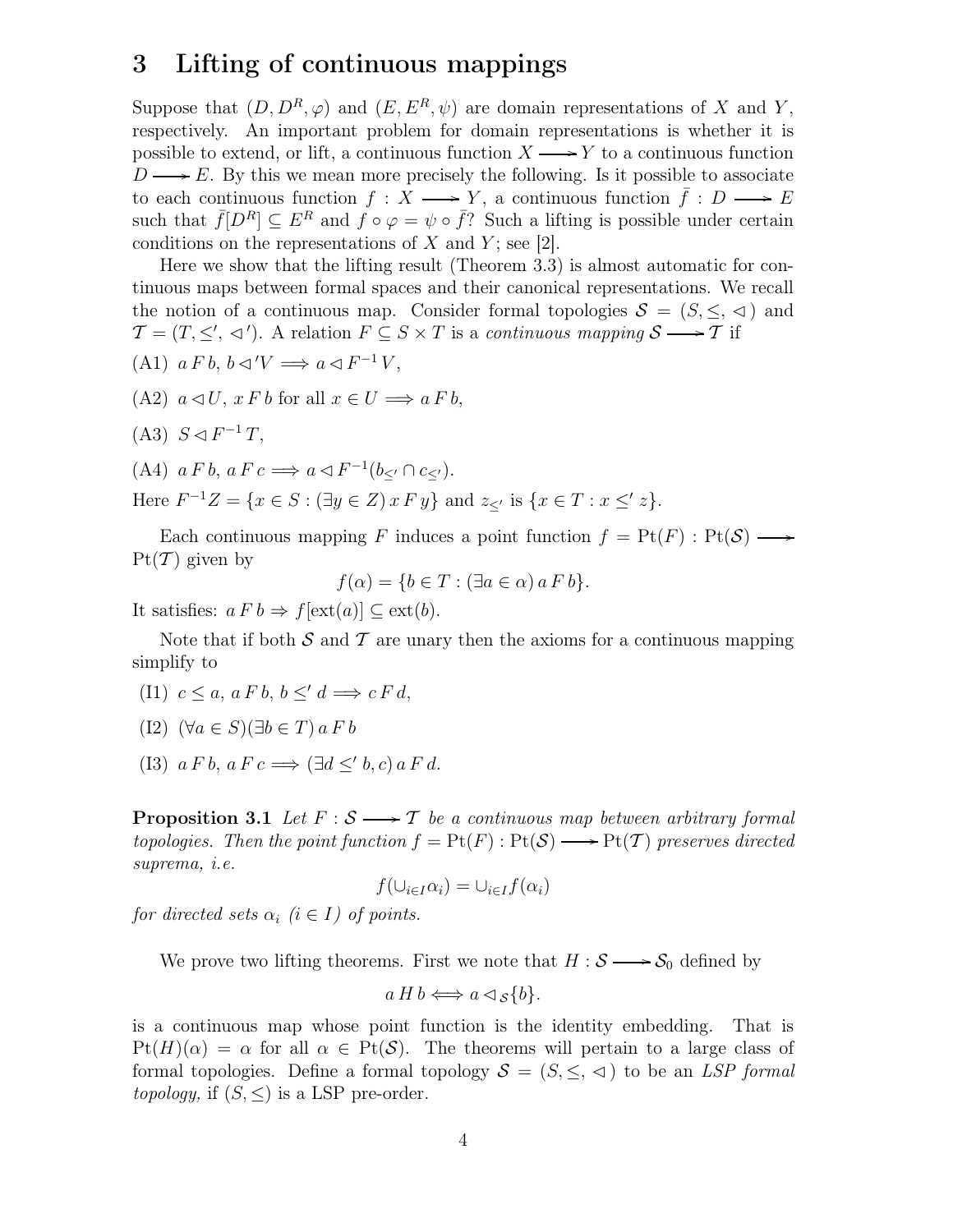**Theorem 3.2 (Formal Lifting)** Let  $F : S \longrightarrow T$  be a continuous map between LSP formal topologies. Then  $F_0 = F$  is also a continuous map from  $S_0$  to  $T_0$  with makes this lifting square commute:



**Proof.** We check that  $F$  satisfies (I1), (I2) and (I3).

(I1): Suppose  $a \leq_{\mathcal{S}_0} b$  and  $b F c$ . Thus  $a \triangleleft_{\mathcal{S}} \{b\}$ . Hence by (A2)  $a F c$ . Now suppose  $b F c$  and  $c \leq_{\mathcal{T}_0} d$ . Thus  $c \lhd_{\mathcal{T}} \{d\}$ , and by  $(A1)$ ,  $b \lhd_{\mathcal{S}} F^{-1}(d)$ . Using  $(A2)$ it follows that  $b \, F \, d$ .

(I2): We have by (A3),  $S \lhd_S F^{-1}T$ . As T has a top element, we have  $T \lhd \{\top\}$ and so  $S \triangleleft F^{-1}$ . Thus by (A2),  $s F \top$  for all  $s \in S$ . This verifies (I2).

(I3): Suppose  $a F b$  and  $a F c$ . By (A4) we have  $a \triangleleft F^{-1}(b \leq_{\tau} \cap c \leq_{\tau})$ . Now  $F^{-1}(b_{\leq \tau} \cap c_{\leq \tau}) \lhd F^{-1}(b \wedge c)$ , so a  $F(b \wedge c)$ . But  $b \wedge c \leq b, c$ , so we have  $b \wedge c \leq_{\tau_0} b, c$ . That the square commutes is a straightforward verification.  $\Box$ 

The Lifting Theorem, in the sense of domain representability, is the second main observation.

Corollary 3.3 (Lifting Theorem) Let  $F : S \longrightarrow T$  be a continuous map between LSP formal topologies. Then  $f_0 = \text{Pt}(F_0) : \text{Pt}(\mathcal{S}_0) \longrightarrow \text{Pt}(\mathcal{T}_0)$  is an extension of  $f = \text{Pt}(F) : \text{Pt}(\mathcal{S}) \longrightarrow \text{Pt}(\mathcal{T})$ .

**Proof.** By Theorem 3.2 we have  $F_0 \circ H_{\mathcal{S}} = H_{\mathcal{T}} \circ F$ . Now because Pt is a functor we have for all  $\alpha \in \text{Pt}(\mathcal{S}),$ 

$$
Pt(F_0)(\alpha) = Pt(F_0)(Pt(H_S)(\alpha)) = Pt(H_T)(Pt(F)(\alpha)) = Pt(F)(\alpha)
$$

showing that  $f_0$  is an extension of  $f$ .  $\Box$ 

There is no serious restriction in considering just LSP formal topologies, since every formal topology is isomorphic to an LSP formal topology; see [7, Lemma 1.1.17].

#### Acknowledgement

I am grateful to Sara Negri for help with the references.

### References

[1] J. Blanck. Domain representability of metric spaces. Annals of Pure and Applied  $Logic 83(1997), 225-247.$